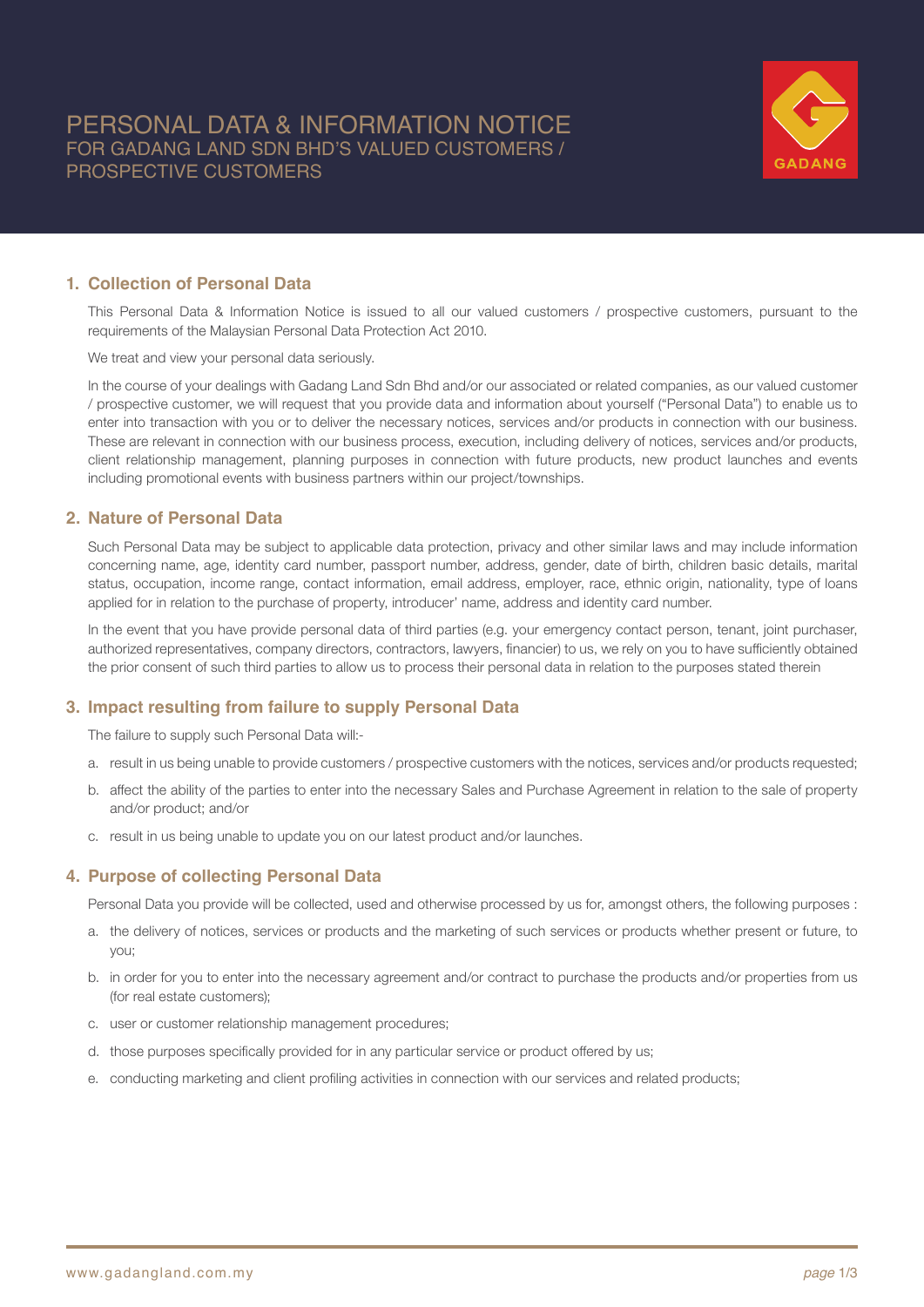# PERSONAL DATA & INFORMATION NOTICE FOR GADANG LAND SDN BHD'S VALUED CUSTOMERS / PROSPECTIVE CUSTOMERS



- f. credit assessments and other background checks of users as we may determine to be necessary or appropriate;
- g. our internal record keeping;
- h. collection of outstanding payments from clients;
- i. prevention of crime (including but not limited to fraud, money-laundering, bribery);
- j. meeting any legal or regulatory requirements relating to our provision of services and products and to make disclosure under the requirements of any applicable law, regulation, direction, court order, by-law, guideline, circular, code applicable to us or any member companies of our Group;
- k. purposes relating to any of the above (including but not limited to research, benchmarking and statistical analysis);
- l. enable us to send you information by e-mail, telecommunication means (telephone calls or text messages) or social media about products and services offered by selected third parties that we think may interest you but in doing so we maintain control over your Personal Data and we will not disclose your Personal Data to such third parties without your prior consent;
- m. vacant possession, keys handover, property/estate management, customer care and/or defect rectification works; and/or
- n. post vacant possession services, such as club house services, security and customer loyalty programmes.

### **5. Disclosure**

Personal Data provided to us will generally be kept confidential but you hereby consent and authorize us to provide or disclose your Personal Data to the following categories of parties:-

- a. any person to whom we are compelled or required to do so under law or in response to a competent or government agency;
- b. any related companies and subsidiaries of our company, including those established in the future;
- c. our business partners and online affiliates that provide related services or products in connection with our business;
- d. government agencies, statutory authorities and industry regulators;
- e. our auditors, consultants, accountants, lawyers or other financial or professional advisers;
- f. our sub-contractors or third party service or product providers as may be determined to be necessary or appropriate;
- g. third party property management companies/entitles in respect of the management of property that customers have purchased; and/or
- h. our appointed service providers in relation of our loyalty programs, for the purpose of delivery of gift redemption and services.

### **6. Safeguards**

We shall keep and process your data in a secure manner. We endeavour, where practicable, to implement the appropriate administrative and security safeguards and procedures in accordance with the applicable laws and regulations to prevent the unauthorized or unlawful processing of your Personal Data and the accidental loss or destruction of, or damage to, your Personal Data.